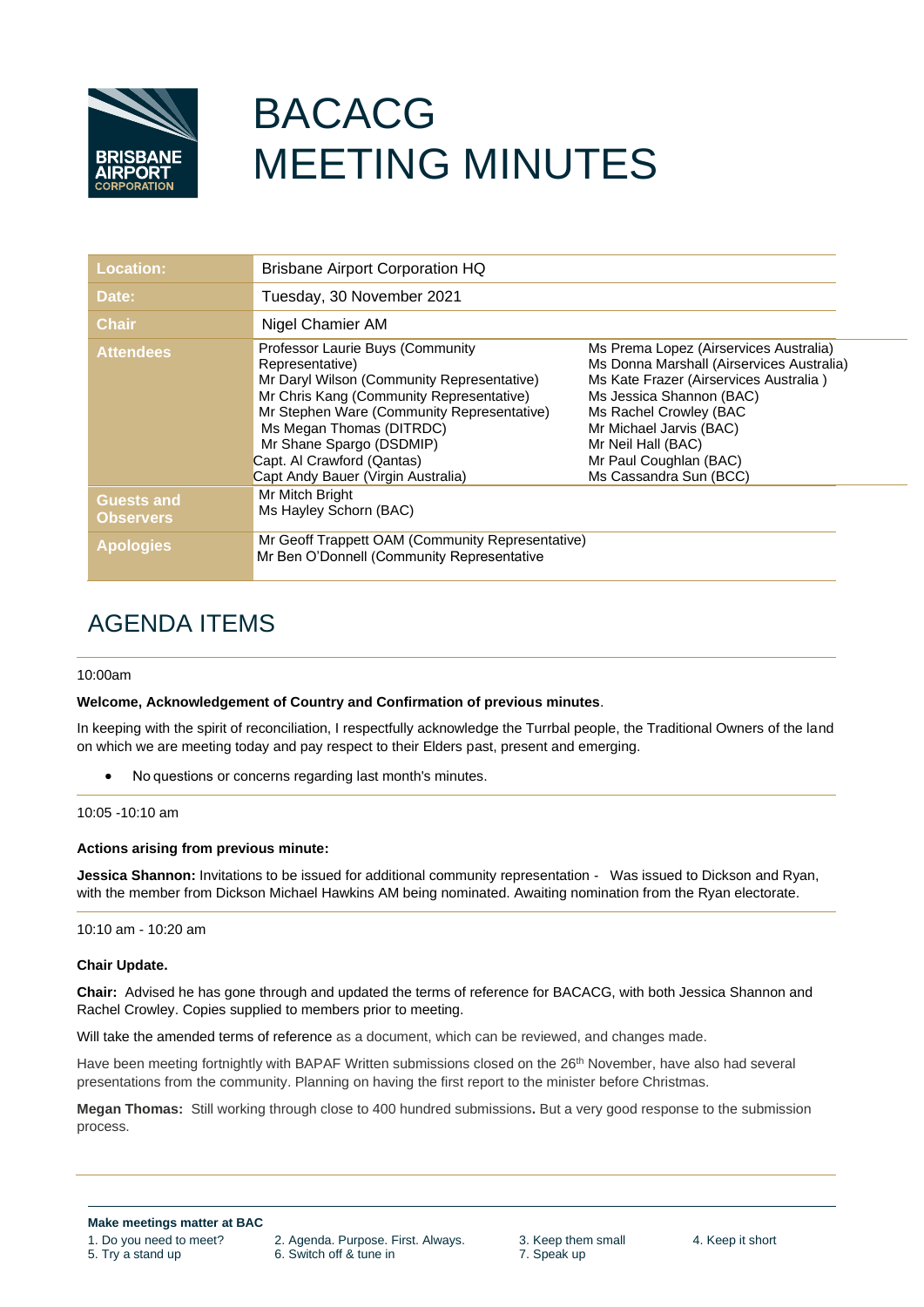

### 10:20 am -10:40 am

# **BACACG Website Correspondence.**

**Jessica Shannon:** Email campaign is ongoing led by the Brisbane flight Path Community Alliance.

Campaign works by QR code, and the email addresses are automatically prefilled. BACACG has now been added.

25 emails received – From community members all over Brisbane. Emails not read out due to time, however print outs made available for BACACG members. Brisbane Airport Corporation has been responding to them.

*Donna Marshall:* Wanted to make it known if the email is not addressed to NCIS it wouldn't be added to the NCIS complaint data. They may need to be treated separately.

### **Regular reporting updates Community and Industry.**

**Chris Kang:** Community concerns with BCC developing close to the residential area, and with the quarantine facilities community wanting an update in relation to how is that going to affect the community.

*Paul Coughlan:* The Commonwealth Department of Finance consultants reached out to BAC because just like Pinkenba we are a close neighbour and informed that it was delayed. Will make sure Chris is updated and contacted through to the consultant.

*Chair:* Suggested a presentation at BACACG.

*Megan Thomas:* Informed that it would be from The Commonwealth Department of Finance, however happy to put the request through. - ACTION

**Stephen Ware:** Has concerns with the information that has been provided by some flight path groups and political parties to the community. Need to ensure Brisbane Airport Corporation and Airservices Australia are providing accurate and updated information, so the community has access to all the information not just what the flight path groups want them to hear/ read.

**Laurie Buys:** Complimented ASA for their efforts and the information that was provided with the PIR Forum.Concerns in the community because they are under the legacy runway and not as vocal as other groups and don't protest, the flight paths will be shifted back.

**Al Crawford:** Advise volumes are still down due to the borders being closed, and would expect an increase come January depending on what's happening in the current situation of Covid.

**Andy Bauer:** Similar passenger numbers as Qantas.

**Shane Spargo:** Advised that they have just had their roundtable meeting which have now moved to biannual, and it was noted it is extremely useful to the group to get together and discuss the planning framework that sits around the airport. Attendees included, Economic Development Queensland who presented on the consultation for the amendment to the North Shore Hamilton property Development.

**Cassandra Sun:** BCC provided comment back to the state regarding the North Shore PDA development scheme amendment. BCC has a number of planning scheme amendments and neighbourhood planning exercises and that are currently ongoing**-** Eight-mile Plains Gateway neighbourhood plan us currently on public consultation until the 6th December. Industrial draft strategy has no release date.

10:40 am -10:55 am

**Community presentation:** Airport BUG & PED

*Refer to presentation*.